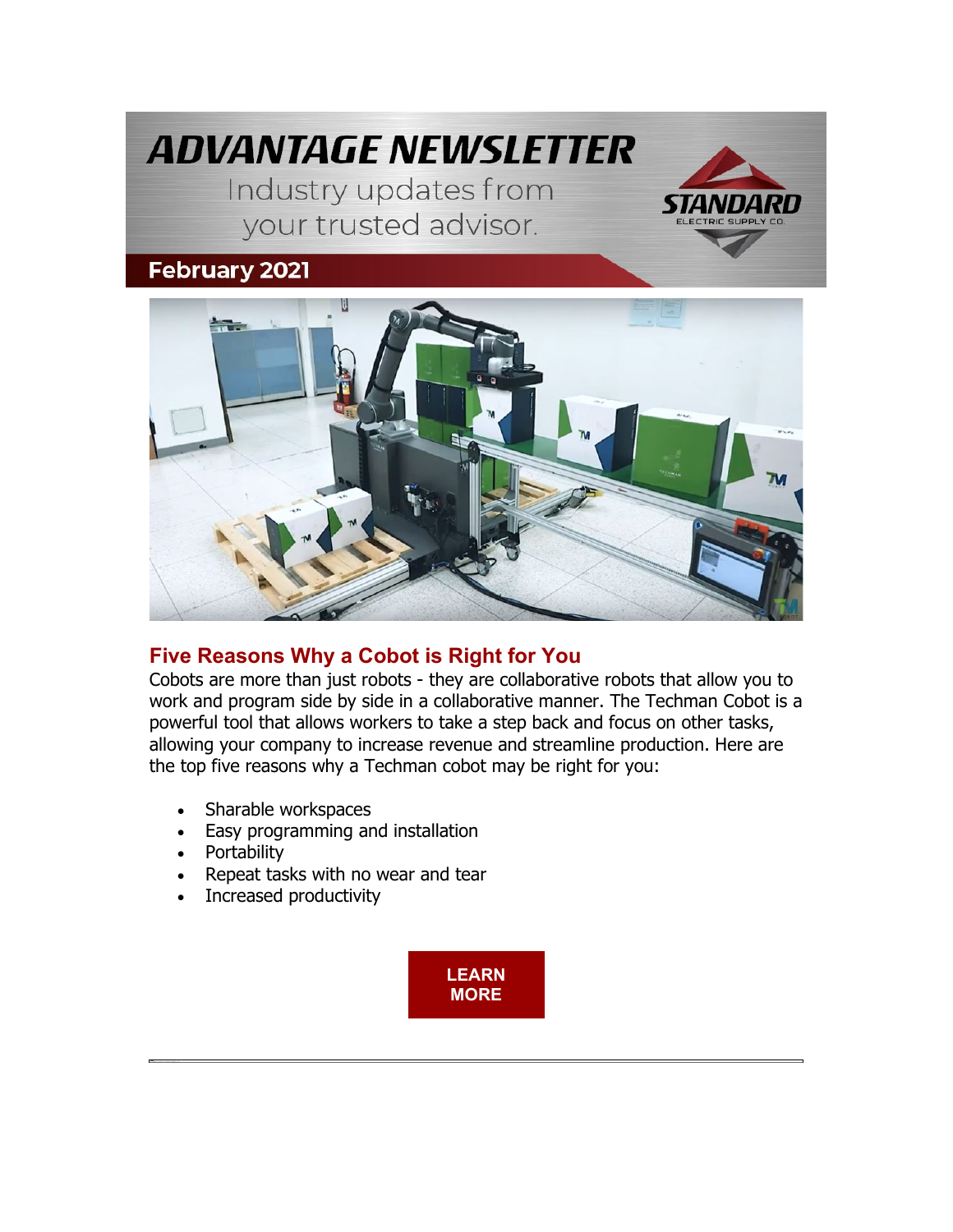

## **[Light It Up with Finder's](https://nam04.safelinks.protection.outlook.com/?url=https%3A%2F%2Finfo.standardelectricsupply.com%2Fe2t%2Ftc%2FVVSrP54M4ZD7W4kVyQT94-_WtW6J3_6X4p1HCkN8pR4D73p_b1V1-WJV7CgZhRW1PCN_v2PfpwGW7zLxtJ2GbNL3W8XmqMY7l4q00W7Dc8CH8nqy4gW13JH1S6m3mhlV3LS3x5b7rM1W52dC0K8nfRpSW7V33RM8J7l6fW4WKWHh4nqVHfW1PT7224kDNrKV4ds0d1L479ZW5kcfJy2qyHpsV440n28w5LvVW4R92tr3GZ2PZW41tDmZ6bm297W8ZWy1C8BZdMtW8C2hTB4T2sQ3W1rPHtQ5rS4v4V6RlmJ31nKSWW6K9wPl5shJBtW8J6t0N2NR52QW6btS312qxDyzVVhL356PK5ZmN3dMM_0qxg6nW4Jmr8s1vBF_RW5xfBBG2SZpq4W7nGtW72mqym1W33WDq493L2jhW1zfMM91sbK1mW8vkqMv8x_dBX35JZ1&data=04%7C01%7Cdgebelein%40standardelectricsupply.com%7Cb18e539c114d4a0a2dc108d8e4a2b51c%7C4b02a9df33c0464e84121b8c3bcfec3c%7C0%7C0%7C637510734759254681%7CUnknown%7CTWFpbGZsb3d8eyJWIjoiMC4wLjAwMDAiLCJQIjoiV2luMzIiLCJBTiI6Ik1haWwiLCJXVCI6Mn0%3D%7C1000&sdata=1Wuo4x9UE6AleOGMC%2BnF7Sco%2BQw40dO0SsNuESOcBFw%3D&reserved=0)  [7L Series Panel Light](https://nam04.safelinks.protection.outlook.com/?url=https%3A%2F%2Finfo.standardelectricsupply.com%2Fe2t%2Ftc%2FVVSrP54M4ZD7W4kVyQT94-_WtW6J3_6X4p1HCkN8pR4D73p_b1V1-WJV7CgZhRW1PCN_v2PfpwGW7zLxtJ2GbNL3W8XmqMY7l4q00W7Dc8CH8nqy4gW13JH1S6m3mhlV3LS3x5b7rM1W52dC0K8nfRpSW7V33RM8J7l6fW4WKWHh4nqVHfW1PT7224kDNrKV4ds0d1L479ZW5kcfJy2qyHpsV440n28w5LvVW4R92tr3GZ2PZW41tDmZ6bm297W8ZWy1C8BZdMtW8C2hTB4T2sQ3W1rPHtQ5rS4v4V6RlmJ31nKSWW6K9wPl5shJBtW8J6t0N2NR52QW6btS312qxDyzVVhL356PK5ZmN3dMM_0qxg6nW4Jmr8s1vBF_RW5xfBBG2SZpq4W7nGtW72mqym1W33WDq493L2jhW1zfMM91sbK1mW8vkqMv8x_dBX35JZ1&data=04%7C01%7Cdgebelein%40standardelectricsupply.com%7Cb18e539c114d4a0a2dc108d8e4a2b51c%7C4b02a9df33c0464e84121b8c3bcfec3c%7C0%7C0%7C637510734759254681%7CUnknown%7CTWFpbGZsb3d8eyJWIjoiMC4wLjAwMDAiLCJQIjoiV2luMzIiLCJBTiI6Ik1haWwiLCJXVCI6Mn0%3D%7C1000&sdata=1Wuo4x9UE6AleOGMC%2BnF7Sco%2BQw40dO0SsNuESOcBFw%3D&reserved=0)**

The 7L Series LED Panel Lights are the perfect solution for lighting machinery and electrical panels of all types. It can be easily positioned anywhere within the electrical panel thanks to the direct magnetic mounting or through screw supports.

### **[Learn more...](https://nam04.safelinks.protection.outlook.com/?url=https%3A%2F%2Finfo.standardelectricsupply.com%2Fe2t%2Ftc%2FVVSrP54M4ZD7W4kVyQT94-_WtW6J3_6X4p1HCkN8pR4D73p_b1V1-WJV7CgYZHW5gYd9T1MqmNxW3Q1NHD5B6kXSW1LJsJh7gyc-gW8-H9h854R2F0N7ZDHdqZldMVW44rkRM2s2dNwN9kLg7s6YPJkW4SPCN38hxLNTVHFnw998ZsqYW8jC4Cv3bMBK_W7qbYD84m91rqW4td3733-ZxMHW4sMKxr4W2cX7W2Pk4VK33DNxFW3yk0wQ1jLxK5W5fKbZR5d-YdlW8lGlxX4nPYRGW12cGSN29GXN3W8VFhMH7F3BYLW3gTvTy6_PQB8W9kcV2S2g5ZXbN5mM6WtmbQs-N6zSv4Ylm3s8W3NTP3x85rwqbW8K8jgD3GXW_dW2RBXjy3bRgYrVXxdNG4yTLrSW3Crp2Q84JqGHW4tqcQ434xlqYN3-7F0H24Ng733x-1&data=04%7C01%7Cdgebelein%40standardelectricsupply.com%7Cb18e539c114d4a0a2dc108d8e4a2b51c%7C4b02a9df33c0464e84121b8c3bcfec3c%7C0%7C0%7C637510734759254681%7CUnknown%7CTWFpbGZsb3d8eyJWIjoiMC4wLjAwMDAiLCJQIjoiV2luMzIiLCJBTiI6Ik1haWwiLCJXVCI6Mn0%3D%7C1000&sdata=iCq09SwIXrRSTBl89OfiwhV3exOaWl6yF8Vv7FYY%2Fv4%3D&reserved=0)**





#### **Mike Berrong Application Specialist**

What is your role? Applications Specialist with the<br>Technical Solutions Team

What do you specialize in? Motion, Motion Control Products and Mechatronics

# **[Get Your Labels Right](https://nam04.safelinks.protection.outlook.com/?url=https%3A%2F%2Finfo.standardelectricsupply.com%2Fe2t%2Ftc%2FVVSrP54M4ZD7W4kVyQT94-_WtW6J3_6X4p1HCkN8pR4D73p_b1V1-WJV7CgVkrVYhvvw8M5T-fW7FMbQV8Qpmb7W5XSBYk1ycKX5W1kwBxk3_dqKMW64dnD46VHs9wN8M_0fs_kmbvVGpc1J4JvdprN75yZ94gcxvfW7zdMyj20BdBtW8X0Gw447N4yRW4X6-8q2R6LwGW8tKKLM2-lJhsW4jXMbM8bghNKW23PJSr6RqP7SVnq3Tg4Y454XW3BkyrB7zDXM0W8NtDvc4brG4DW1dqs4p3pMrZ4W6YM30k8TlfxTVHKQv81sMy2SW4Dm56j6_fy_2W4X77rw3_TPklW2kMTGY2rkNbpW9ckSDM8WBn1cN1l_NrCdxcs5W1hJSV6689tg6W1TwFVn6Y60tBW57vD5d35jh2hN30mRNxZn0cdV19Q3T46ySF03n691&data=04%7C01%7Cdgebelein%40standardelectricsupply.com%7Cb18e539c114d4a0a2dc108d8e4a2b51c%7C4b02a9df33c0464e84121b8c3bcfec3c%7C0%7C0%7C637510734759264675%7CUnknown%7CTWFpbGZsb3d8eyJWIjoiMC4wLjAwMDAiLCJQIjoiV2luMzIiLCJBTiI6Ik1haWwiLCJXVCI6Mn0%3D%7C1000&sdata=9LIFJhPbZC16j78O%2BPTuCb3QIxteoGktf1Yb77b7528%3D&reserved=0)  [Every Time with Leuze's](https://nam04.safelinks.protection.outlook.com/?url=https%3A%2F%2Finfo.standardelectricsupply.com%2Fe2t%2Ftc%2FVVSrP54M4ZD7W4kVyQT94-_WtW6J3_6X4p1HCkN8pR4D73p_b1V1-WJV7CgVkrVYhvvw8M5T-fW7FMbQV8Qpmb7W5XSBYk1ycKX5W1kwBxk3_dqKMW64dnD46VHs9wN8M_0fs_kmbvVGpc1J4JvdprN75yZ94gcxvfW7zdMyj20BdBtW8X0Gw447N4yRW4X6-8q2R6LwGW8tKKLM2-lJhsW4jXMbM8bghNKW23PJSr6RqP7SVnq3Tg4Y454XW3BkyrB7zDXM0W8NtDvc4brG4DW1dqs4p3pMrZ4W6YM30k8TlfxTVHKQv81sMy2SW4Dm56j6_fy_2W4X77rw3_TPklW2kMTGY2rkNbpW9ckSDM8WBn1cN1l_NrCdxcs5W1hJSV6689tg6W1TwFVn6Y60tBW57vD5d35jh2hN30mRNxZn0cdV19Q3T46ySF03n691&data=04%7C01%7Cdgebelein%40standardelectricsupply.com%7Cb18e539c114d4a0a2dc108d8e4a2b51c%7C4b02a9df33c0464e84121b8c3bcfec3c%7C0%7C0%7C637510734759264675%7CUnknown%7CTWFpbGZsb3d8eyJWIjoiMC4wLjAwMDAiLCJQIjoiV2luMzIiLCJBTiI6Ik1haWwiLCJXVCI6Mn0%3D%7C1000&sdata=9LIFJhPbZC16j78O%2BPTuCb3QIxteoGktf1Yb77b7528%3D&reserved=0)  [GSX Fork Sensor](https://nam04.safelinks.protection.outlook.com/?url=https%3A%2F%2Finfo.standardelectricsupply.com%2Fe2t%2Ftc%2FVVSrP54M4ZD7W4kVyQT94-_WtW6J3_6X4p1HCkN8pR4D73p_b1V1-WJV7CgVkrVYhvvw8M5T-fW7FMbQV8Qpmb7W5XSBYk1ycKX5W1kwBxk3_dqKMW64dnD46VHs9wN8M_0fs_kmbvVGpc1J4JvdprN75yZ94gcxvfW7zdMyj20BdBtW8X0Gw447N4yRW4X6-8q2R6LwGW8tKKLM2-lJhsW4jXMbM8bghNKW23PJSr6RqP7SVnq3Tg4Y454XW3BkyrB7zDXM0W8NtDvc4brG4DW1dqs4p3pMrZ4W6YM30k8TlfxTVHKQv81sMy2SW4Dm56j6_fy_2W4X77rw3_TPklW2kMTGY2rkNbpW9ckSDM8WBn1cN1l_NrCdxcs5W1hJSV6689tg6W1TwFVn6Y60tBW57vD5d35jh2hN30mRNxZn0cdV19Q3T46ySF03n691&data=04%7C01%7Cdgebelein%40standardelectricsupply.com%7Cb18e539c114d4a0a2dc108d8e4a2b51c%7C4b02a9df33c0464e84121b8c3bcfec3c%7C0%7C0%7C637510734759264675%7CUnknown%7CTWFpbGZsb3d8eyJWIjoiMC4wLjAwMDAiLCJQIjoiV2luMzIiLCJBTiI6Ik1haWwiLCJXVCI6Mn0%3D%7C1000&sdata=9LIFJhPbZC16j78O%2BPTuCb3QIxteoGktf1Yb77b7528%3D&reserved=0)**

Labeling machines in the packaging industry are used to affix labels of different formats, sizes, materials, and textures to products of all types. The accuracy of label placement is key to the process, even at high conveyor speeds. This is where the new GSX comes in.



**[Learn More...](https://nam04.safelinks.protection.outlook.com/?url=https%3A%2F%2Finfo.standardelectricsupply.com%2Fe2t%2Ftc%2FVVSrP54M4ZD7W4kVyQT94-_WtW6J3_6X4p1HCkN8pR4D73p_b1V1-WJV7CgJQ6W3vrfJK8VT256W8Z70dt82QzTKW6r6GD63pTDKNW8dZsm14Nh0SwW1ksqTD1xqLH6W91NwX888BXG2W7mZf2Z9jyJD5W64W7n-1s61sgW2lVKvh5YsqykVy0TFq4b0MX7W85WpHc246fbXW4qsKnr3ZvfNdVPbzRB1SWvvfN4k3Y9KyWtmYW2XqlVl7CH2y0W1Kq28279gmZJW47z1dX8XpXY7W6rwctP60Q1RdW1k61Zb8Y9SWzW9hgsWb8XCfTfW2WtxmV4_T2GlW24GnFg762qkHW7sS43K72lhClVG7KTT7RLWqTW2dhqGl6nfKgTW6hc2p-6vfcRsW6VnxvP8RPSy2W6SHC5L4kwCJnW3f_T4G2vfn_SW3tC1_s2PVgLj3h981&data=04%7C01%7Cdgebelein%40standardelectricsupply.com%7Cb18e539c114d4a0a2dc108d8e4a2b51c%7C4b02a9df33c0464e84121b8c3bcfec3c%7C0%7C0%7C637510734759274672%7CUnknown%7CTWFpbGZsb3d8eyJWIjoiMC4wLjAwMDAiLCJQIjoiV2luMzIiLCJBTiI6Ik1haWwiLCJXVCI6Mn0%3D%7C1000&sdata=p71an%2FLfSLRS4QFmyqkwuI4NRHVkN%2FrCJ56PNugdNoM%3D&reserved=0)**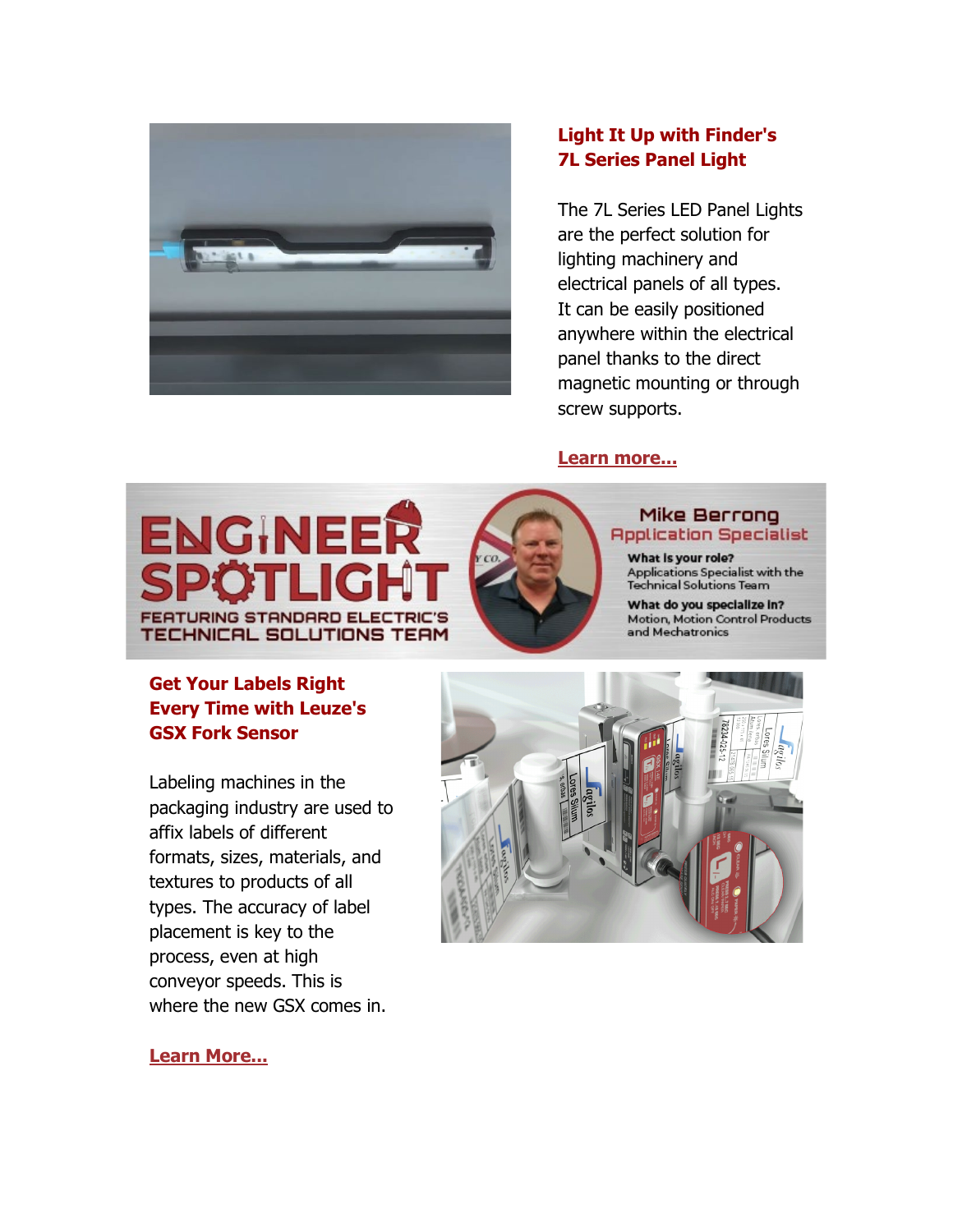

## **[Introducing FrameworX](https://nam04.safelinks.protection.outlook.com/?url=https%3A%2F%2Finfo.standardelectricsupply.com%2Fe2t%2Ftc%2FVVSrP54M4ZD7W4kVyQT94-_WtW6J3_6X4p1HCkN8pR4D73p_b1V1-WJV7CgL1sW7x_jRY1CcVJ3W52SLBy7FD50XN3xmYGHxvhsHW7Bgv5Z4j_w0dW51gNtN4SrLZvW2M6cwp1_Mw3tW3mjPSL2q04-9W19V8zJ72W7lXW4scQCb8c8RVQW3bpLsR7rTRZHW5RbnrL32yHsdW96JncC1LvF_nVYRRlN87z_tnW7fZmPy8GcYTZW4W2y7V48-8v4W25Kv8Q3wS0Q7W3D__NT783g70N2KJFyFn6LBlW22Q_6q98W6nBF1WRyjGc4VpW6bMyjB1kM25HW6BG2J117_4V1W3MSt3v8DQYMpW28HqCB2Yvdx7W7Pdk3L52Kc_BW9ftwD08tVmKVN85S0ztf-vqvN2k0RpjPsMQYN3HT0SBjTK8PW5jJWKn3wV3X63fjz1&data=04%7C01%7Cdgebelein%40standardelectricsupply.com%7Cb18e539c114d4a0a2dc108d8e4a2b51c%7C4b02a9df33c0464e84121b8c3bcfec3c%7C0%7C0%7C637510734759284664%7CUnknown%7CTWFpbGZsb3d8eyJWIjoiMC4wLjAwMDAiLCJQIjoiV2luMzIiLCJBTiI6Ik1haWwiLCJXVCI6Mn0%3D%7C1000&sdata=RqvpyzckixgVmdPbgPkZX5cAgKtXGeMPBfxt9srkSpA%3D&reserved=0)  [University by Tatsoft](https://nam04.safelinks.protection.outlook.com/?url=https%3A%2F%2Finfo.standardelectricsupply.com%2Fe2t%2Ftc%2FVVSrP54M4ZD7W4kVyQT94-_WtW6J3_6X4p1HCkN8pR4D73p_b1V1-WJV7CgL1sW7x_jRY1CcVJ3W52SLBy7FD50XN3xmYGHxvhsHW7Bgv5Z4j_w0dW51gNtN4SrLZvW2M6cwp1_Mw3tW3mjPSL2q04-9W19V8zJ72W7lXW4scQCb8c8RVQW3bpLsR7rTRZHW5RbnrL32yHsdW96JncC1LvF_nVYRRlN87z_tnW7fZmPy8GcYTZW4W2y7V48-8v4W25Kv8Q3wS0Q7W3D__NT783g70N2KJFyFn6LBlW22Q_6q98W6nBF1WRyjGc4VpW6bMyjB1kM25HW6BG2J117_4V1W3MSt3v8DQYMpW28HqCB2Yvdx7W7Pdk3L52Kc_BW9ftwD08tVmKVN85S0ztf-vqvN2k0RpjPsMQYN3HT0SBjTK8PW5jJWKn3wV3X63fjz1&data=04%7C01%7Cdgebelein%40standardelectricsupply.com%7Cb18e539c114d4a0a2dc108d8e4a2b51c%7C4b02a9df33c0464e84121b8c3bcfec3c%7C0%7C0%7C637510734759284664%7CUnknown%7CTWFpbGZsb3d8eyJWIjoiMC4wLjAwMDAiLCJQIjoiV2luMzIiLCJBTiI6Ik1haWwiLCJXVCI6Mn0%3D%7C1000&sdata=RqvpyzckixgVmdPbgPkZX5cAgKtXGeMPBfxt9srkSpA%3D&reserved=0)**

Tatsoft recently held a virtual launch for their FrameworX University, a free program that help you learn how to develop IIoT and Industry 4.0 Solutions.

#### **[Continue Reading...](https://nam04.safelinks.protection.outlook.com/?url=https%3A%2F%2Finfo.standardelectricsupply.com%2Fe2t%2Ftc%2FVVSrP54M4ZD7W4kVyQT94-_WtW6J3_6X4p1HCkN8pR4D73p_b1V1-WJV7CgZs3V-6J463kVC-XW7mhF9k550nlkW7xdq2b29VBD5W2vgTnW202mrTW7xYF_q4dqx7fN7rtq_l-qLNtW2byhLk7Vry1wW64PWvv70XbCzW1v83B78tv-MMW4ykMYV7hQRFyW15bCD51-ZLXZW7wpB3c17F3nBW46hz6h37GWNXW1FdHR27M-ThKW1KyDL97lZKcWW5_lVr34xlBjzW5grV4n4Q0yxlW2kdPjY83cNQgW9dZbmk5VcRTvW2zRzHD7w6FzrW2WSHkl8bglcCW82v7df2mRs74W85pTV-48Z3BHW4Zv8S-6r70BrW1vcmW243stBTW8ts-k95TQ9k6W2ttm_n7X1tMGW4FVrHJ3qrCt7W1RXlB26VxvmYW6s8NGW7NCYFF3kGc1&data=04%7C01%7Cdgebelein%40standardelectricsupply.com%7Cb18e539c114d4a0a2dc108d8e4a2b51c%7C4b02a9df33c0464e84121b8c3bcfec3c%7C0%7C0%7C637510734759294658%7CUnknown%7CTWFpbGZsb3d8eyJWIjoiMC4wLjAwMDAiLCJQIjoiV2luMzIiLCJBTiI6Ik1haWwiLCJXVCI6Mn0%3D%7C1000&sdata=Jsge8OUsh7GNvxAM6RUtuRGvCM3TtKdzKlLsM%2Feewa0%3D&reserved=0)**



# **Hot Products: See the Industry's Latest!**